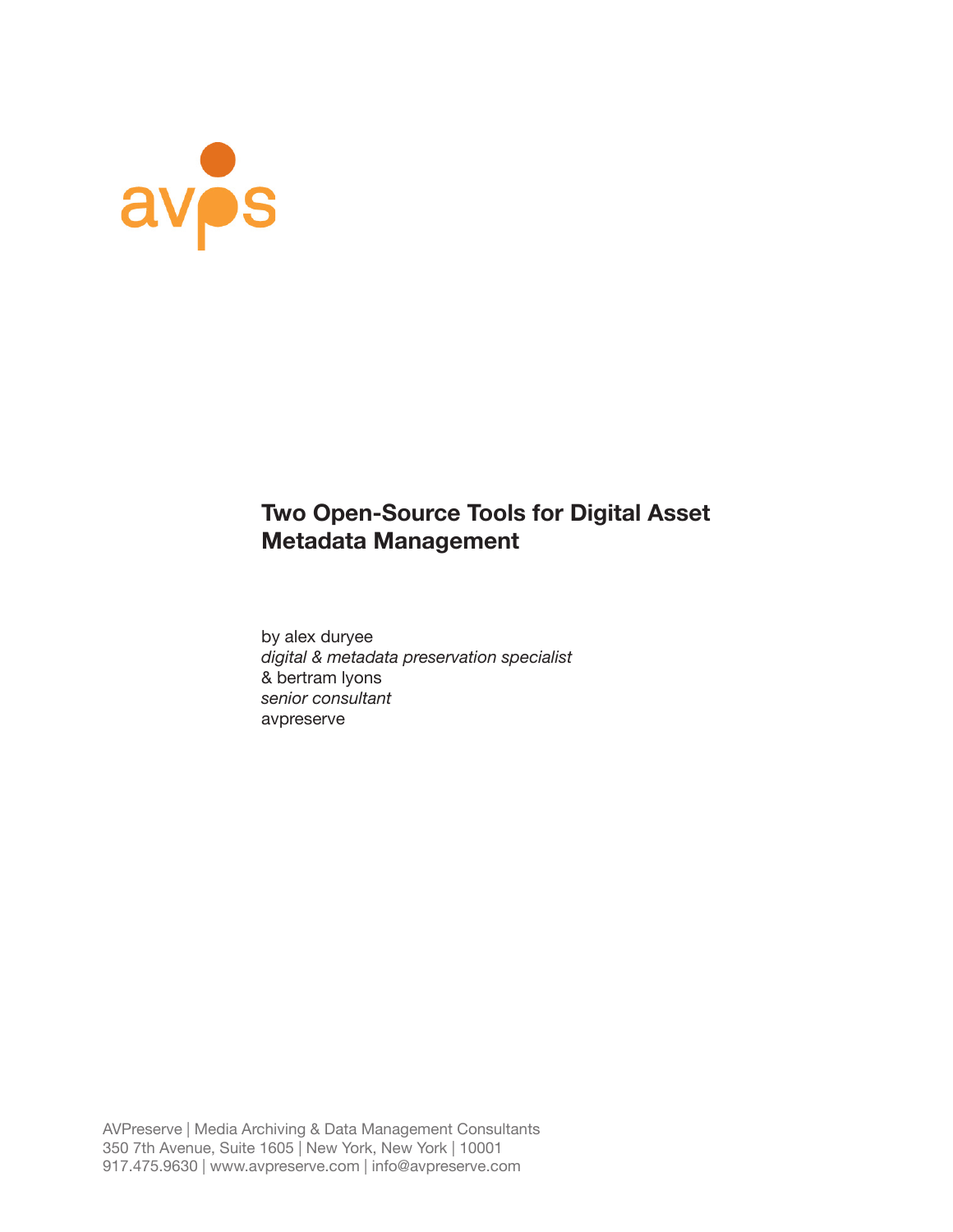## Digital Asset Metadata Management

## *Abstract*

In today's world of digital information, previously disparate archival practices are converging around the need to manage collections at the item level. Media collections require a curatorial approach that demand archivists know certain information about every single object in their care for purposes of provenance, quality control, and appraisal. This is a daunting task for archives, as it asks that they retool or redesign migration and accession workflows. It is exactly in gaps such as these that practical technologies become ever useful. This article offers case studies regarding two freely-available, open-source digital asset metadata tools—BWF MetaEdit and MDQC. The case studies offer on-the-ground examples of how four institutions recognized a need for metadata creation and validation, and how they employed these new tools in their production and accessioning workflows.

## **Introduction**

Digital asset metadata is a critical aspect of preservation, access, and stewardship; without this information, objects become increasingly difficult to manage and use. Without knowing precisely what an object is (both as a technical asset and intellectual entity), questions such as "how do we present this?" and "are there obsolescence concerns?" cannot be answered. Supplementary to external datastores—databases, spreadsheets, and the like—technical and descriptive metadata about digital collections can be embedded within the assets themselves. All together, external and embedded metadata comprise the total knowledge of a given digital object, and this information is critical in archival workflows and in preservation repositories. This study evaluates two tools that offer solutions for creating, reading, and making use of metadata that can be embedded within digital objects. Some uses for embedded metadata in an archival environment include automated quality control, object self-description, disaster recovery, and metadata sharing between systems. The two tools discussed in this study, MDQC (Metadata Quality Control) and BWF MetaEdit are open-source software utilities created to aid archivists in the creation and use of such metadata in daily workflows. This article explores four production implementations of these tools and their usefulness for overcoming problems and streamlining processes.

## **MDQC**

The sheer quantity of digital assets created as a result of digitization projects and the resulting large-scale ingests often overwhelm library staff. Outside of digitization on demand, objects are typically digitized at scale in order to capitalize on efficiencies of volume. In such cases it is not uncommon for small archival teams to handle many thousands of digital assets, each of which must go through an ingest workflow. The most important part of ingest workflows—performing quality control on incoming preservation masters—is often the most time consuming step for digital archivists. An archive may wish to ensure that its digital assets conform to naming standards, minimum quality specifications, or format compliance. These assets are typically reviewed manually at the item level, as evidenced in our case studies below. In such cases, a bottleneck emerges because the rate at which quality control is performed falls behind the rate at which newly digitized assets are created and acquired.

Quality verification also tends to be an ineffective use of staff time. Despite its importance, it is tedious and a poor use of skilled labor. Digitization projects and departments can sink unanticipated amounts of valuable time and resources into item-level quality control, thus detracting from other services (both real and potential). All told, asset quality control is a step in archival workflows that is ripe for improvement.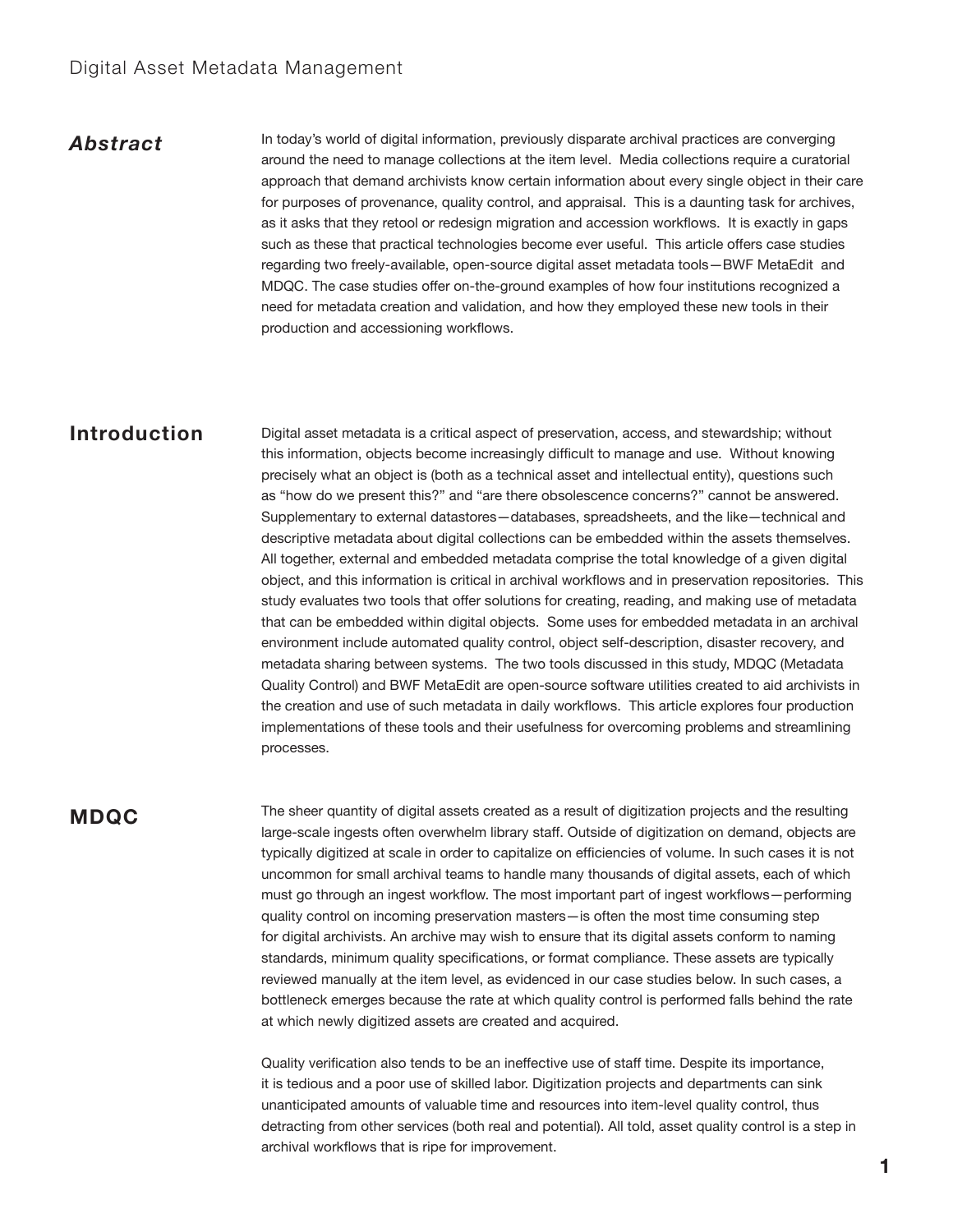# **Tool Development**

MDQC (Metadata Quality Control) is a software application developed by AVPreserve to address these bottlenecks and expedite digitization workflows. MDQC is a free and open-source tool based on existing utilities, Exiftool and MediaInfo, that allows users to set baseline rules for digital media asset quality (e.g., resolution, frame rate, or color space) and embedded metadata specifications (e.g., date formatting, completed fields, or standard values). Once a set of rules is created, it can be applied across an entire collection at once, reporting any assets that fail to meet the quality standard (e.g., wrong color space, below minimum resolution, gaps in descriptive metadata, or wrong sample rate). From these reports, which are generated using minimal staff time, an archivist can separate problematic assets from those that do meet the required specifications. As such, MDQC expedites the quality control of digital media collections, replacing a manual item-level task with an automated collection-level one.[1]

One important feature of MDQC is that it is designed around the sole task of technical metadata analysis and quality control. While it is a powerful tool during certain stages of the digitization workflow, it is not useful beyond these steps. For example, MDQC will not help in assessing the orientation of scanned images, the clarity of digitized audio, or in detecting frame-level corruption in digital video. Assessing the holistic qualities of a digital asset still requires human analysis, even in workflows where MDQC is applied. MDQC does not allow for writing to files—it will read metadata from digital assets, but is not an editor like BWF MetaEdit or Exiftool. While these shortcomings can serve as drawbacks in certain workflows, MDQC's focus on a single task allows for it to be integrated into digitization processes with minimal disruption to existing practices.

## **Case Studies**

During the development of MDQC, AVPreserve worked with two organizations to test and implement MDQC in a production setting. The Digital Lab at the American Museum of Natural History applied MDQC in a large-scale image digitization project and successfully used it to expedite their processing workflow. Similarly, the Carnegie Hall Archives used MDQC to verify if vendor-generated assets were meeting the preservation quality specified in the statement of work.

The following short case studies outline how these two organizations implemented MDQC and how the tool subsequently affected their digital asset workflows.

#### **Unsupervised Image Digitization: AMERICAN MUSEUM OF NATURAL HISTORY**

The Digital Lab at the American Museum of Natural History (AMNH) is working on an ambitious project digitizing historical photonegatives, with the goal of scanning each one—over one million in total—and making them accessible in a public digital asset management system for research use. Currently, the AMNH is digitizing these photonegatives using a volunteer force, which generates roughly 200–300 images per week in tandem with a small team that perform quality control and image processing. Due to the nature of volunteer labor, changing standards over time, and turnover, quality control is tremendously important to the Digital Lab's project. Traditionally, this was performed on a per-image basis, where scans were loaded into Adobe Photoshop and visual/technical assessments were performed. This process was slow and repetitive, and created a bottleneck in the imaging workflow. *Background & Practices*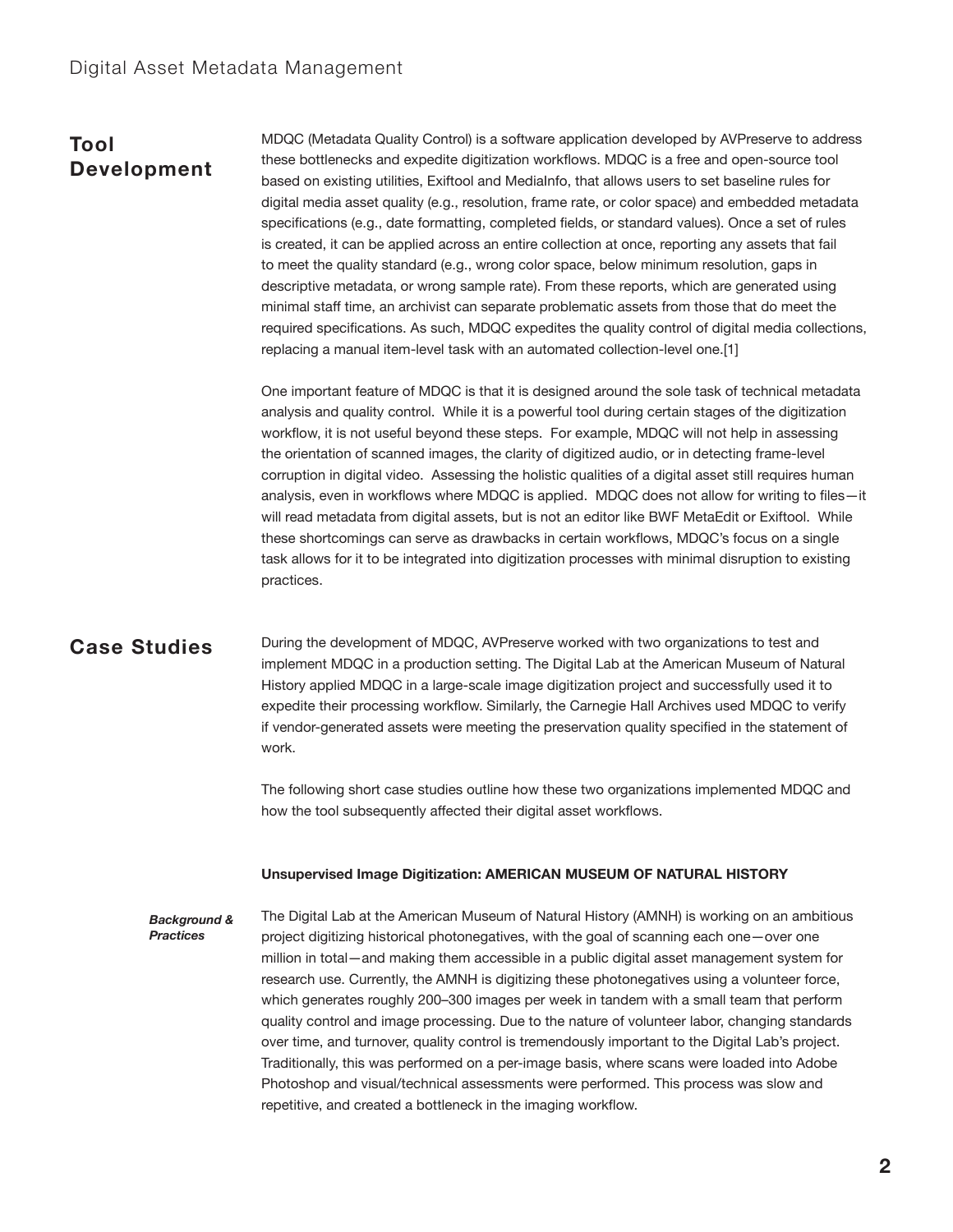## Digital Asset Metadata Management

#### *Selection & Implementation*

The Digital Lab's operational environment was ideal for testing and implementing MDQC. Using MDQC, the Digital Lab was able to set its imaging quality standard for resolution, color space, file format, compression, and bits per sample. Once the standards were set, MDQC could test each file automatically against the specified standards. While this does not capture every aspect of image quality control—MDQC's limitations mean that a brief visual inspection is still needed for alignment, cropping, and other activities—it supports rapid automated testing for basic technical standards. This expedites the image review step in the Digital Lab's digitization workflow. Images can now be assessed hundreds at a time for technical quality.

MDQC also proved to be successful in legacy asset management. The Digital Lab, when first embarking on its project, did not have established standards or workflows for its volunteer scanning efforts. As such, there were an overwhelming number of images—approximately sixty thousand—that were created without a standard specification in mind. These images may or may not meet the current standard, and may or may not need to be reprocessed. Manually performing quality control on these legacy images would be arduous because new images (requiring quality control) are being created every day. By automating technical quality control, MDQC allowed the Digital Lab to bring these legacy assets under control. The Digital Lab manager can set their current imaging standard into a rule template and apply it across thousands of images at once, and thus automatically sort between images that meet the specification and those that do not. As of this writing, MDQC has helped the Digital Lab bring fourteen thousand legacy assets forward into their workflow, saving the Lab weeks of labor.

#### *Benefits to the Organization*

MDQC created considerable time savings for the Digital Lab. By verifying technical metadata and image quality automatically, it saves approximately 20 seconds of labor per image. Given that the Lab's volunteers generate approximately 300 images per week, this translates into nearly two extra hours of time created by MDQC. MDQC's ability to scale across large collections has also saved a tremendous amount of time in processing the legacy image collection: at 20 seconds per image, it has so far saved the Lab 78 hours of work, and will ultimately reduce the time needed on the project by eight weeks of full-time labor.

MDQC also allowed the Digital Lab manager to develop a training program on image processing for interns. Previous to implementing MDQC, the processing bottleneck was quality control; thus, there was little need for interns to work on post-QC tasks. Now that the rate of quality control is considerably faster, the point of backlog has moved forward to image processing. As such, the AMNH uses images pending processing to train Digital Lab interns, who then work at this point in the digitization pipeline. This is a more efficient use of both the interns' and manager's time, and helps to further expedite the digitization workflow.

#### **Massive Vendor Digitization: CARNEGIE HALL**

In 2012, the Carnegie Hall Archives (CHA) launched the Digital Archives Project (DAP), a comprehensive digitization program, to digitize and preserve a majority of their legacy archival holdings. Due to the scope and limited time period of the 3-year grant project, CHA used a vendor service to digitize manuscripts, audio, video recordings, and film, which were returned in bulk on hard disks. Because the vendor-supplied materials will be the digital masters for these assets, the archivists at CHA implemented a quality control workflow for returning assets. *Background & Practices*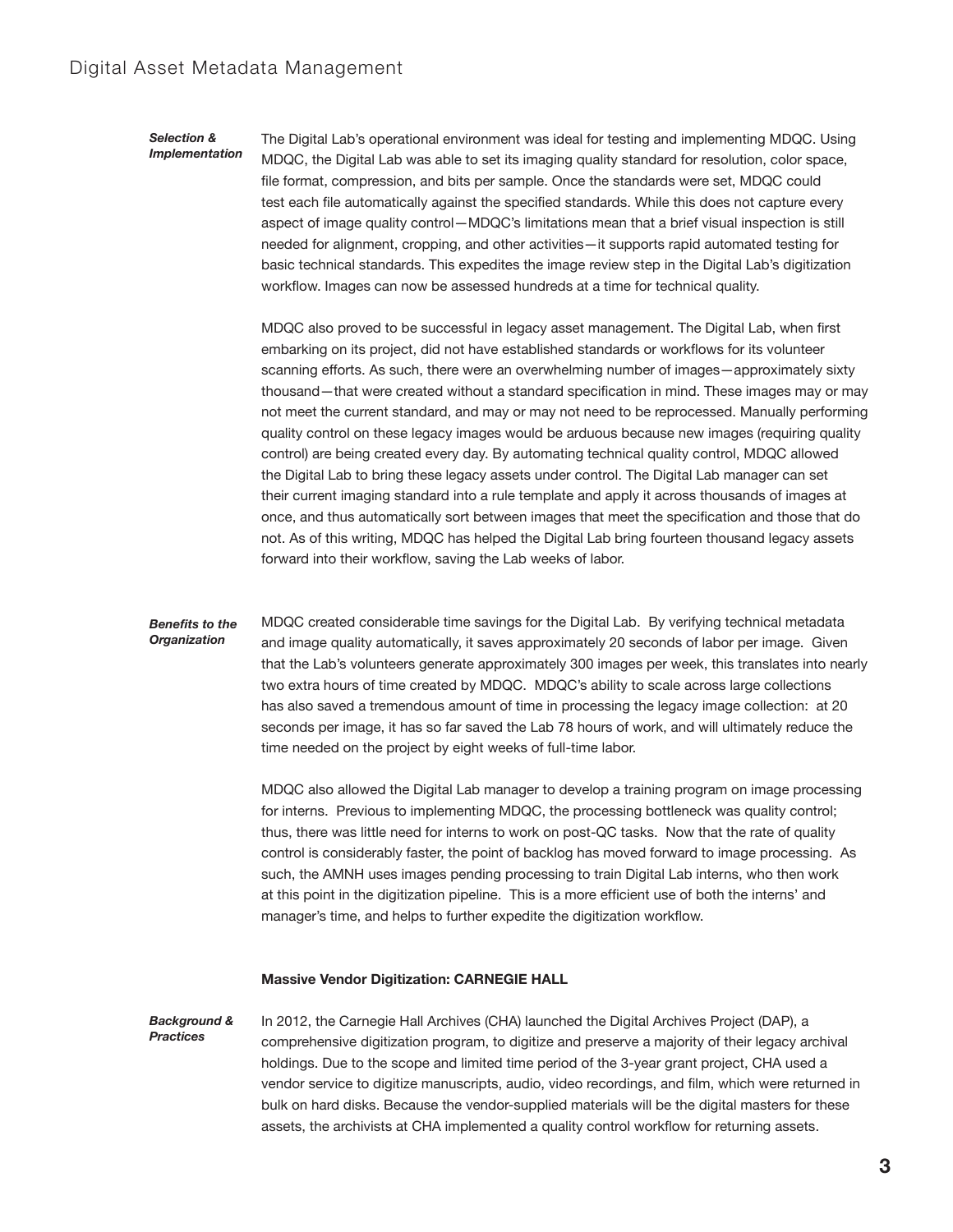Previous to implementing MDQC, the workflow involved a technician opening each file in Adobe Bridge and comparing technical metadata against a set standard in an Excel spreadsheet. This step is important in guaranteeing that the vendor meets the minimum standard for quality, but it is also time-consuming. The lead archivist at CHA estimated that the technician could manually process 70–100 images per hour out of a total of 35,816 images digitized. In order to perform item-level quality control on every single asset, approximately 400 hours of labor would be required. In addition to the images, CHA had 1,235 audio and 1,376 video assets in its digitization pipeline. Performing technical quality control on every single asset would take months of work. As such, CHA was performing manual quality control on 25–30% of their digital assets; while not optimal, the scale of the project prevented any further assessment.

- CHA was developing a backlog of material to review, making MDQC a natural fit in their production and ingest workflow. The manual step of verifying technical quality could be automated via MDQC by establishing baseline rules (as outlined in the service contract with the vendor) and testing returned assets against those rules. This fit neatly into the CHA workflow, as returned assets could be scanned in-place on the hard drives before further action was taken. *Selection & Implementation*
- As a result of MDQC, CHA expedited their digitization workflow. Batches of newly digitized assets were assessed for technical quality (e.g., resolution, compression, format, and color space) within minutes instead of weeks or months. As MDQC is unable to perform content analysis, there is still a need for human analysis of assets for issues such as digital artifacts and playback problems. However, these can be performed more efficiently due to the reduction of steps necessary for thorough quality control—by having MDQC ensure that the vendor is meeting the technical specifications for DAP, the staff can focus on content analysis. As such, CHA was able to accelerate their workflow and make progress on this aspect of DAP in a very short time.[2] *Benefits to the Organization*

## **BWF MetaEdit**

Another issue in digital archival workflows is the implementation of embedded metadata in audio assets—specifically, digitized preservation masters in uncompressed 24-bit/96 kHz WAV files.[3] Embedding metadata in digital media is attractive for archives, both in terms of technical processes and long-term preservation. Embedding metadata in a file allows for very easy automation of workflows in the future—for example, a digital asset management system may read metadata directly from the file upon ingest, thus providing a rapid and automated method for generating metadata records. Using embedded metadata also makes the object-context relationship more robust, by adding an additional source of information about an asset. For audio assets, which can be nearly impossible to contextualize without external information, maintaining the media-metadata link is essential.

Despite these advantages, it has traditionally been difficult to create, view, and edit metadata written directly to an audio file. Metadata often exists in databases or spreadsheets, where an item-by-item migration process would be difficult. Depending on the format of assets, there are also questions of the ease of embedding metadata; while database and office software are common in archival organizations, specialized tools for writing data to media files may not be. Writing metadata to a file will also change its checksum, which may cause issues in digital preservation environments unless properly handled.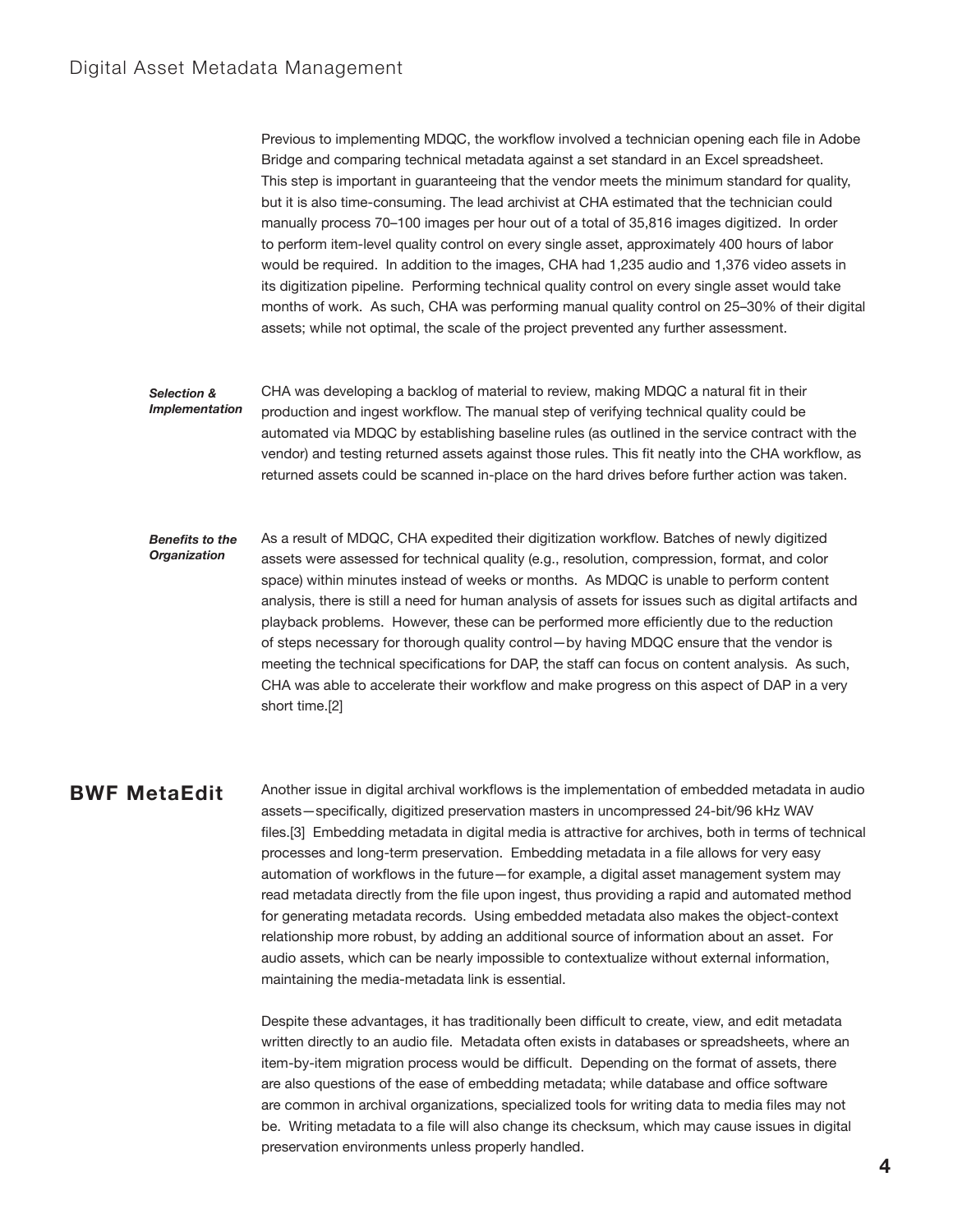Embedded metadata also carries a level of fragility with it. While it is rather secure when embedded into a static object (for example, a preservation master in a repository), there is a level of risk when the asset goes through a processing workflow. Many editing applications will overwrite or damage embedded metadata, and transcoding will almost always cause the loss of metadata.[4] Coupled with the difficulty of reading and writing embedded metadata, there are risks of creating metadata that will be lost during routine processing.

# **Tool Development**

BWF MetaEdit was developed by the Federal Agencies Digitization Guidelines Initiative (FADGI), supported by AVPreserve, in order to expedite the creation and management of embedded Broadcast WAVE Format (BWF) metadata (including bext, LIST-INFO, axml, ixml, and xmp) in WAV files. BWF metadata is embedded as well-defined data either before or after the audio section of a WAV file, in conformance with the EBU 3285 standard.[5] As an embedded standard, very few tools can read and write this metadata—most are production-caliber software suites that are beyond the scope and reach of many organizations. There are also few tools designed from the ground up for working with embedded BWF metadata; due to its origin as a broadcast standard, much of the software supporting BWF metadata treats it as an ancillary aspect of other workflows. FADGI created BWF MetaEdit in order to overcome these barriers to the adoption of BWF in archival environments. BWF MetaEdit was designed with the singular goal of providing a powerful and simple tool for managing metadata embedded in WAV files as part of archival workflows across organizations and stakeholders. The tool was also released by FADGI as a free and open-source solution on multiple platforms, thus removing the financial and technical burden of acquiring software.

BWF MetaEdit provides a graphical interface for viewing, adding, and editing embedded metadata in WAV audio files, as well as bulk operation tools. In the main window of the GUI, a technician can work with embedded metadata similarly to a spreadsheet, with each cell representing one field for one file. In this manner, files can have metadata added to them directly, either via single entry or setting all of one field to a single value (e.g., setting the digitization technician's name in every file). BWF MetaEdit also allows for importing large amounts of metadata as a CSV file, which can be mapped to corresponding RIFF and BWF fields and written as embedded metadata. This feature in particular allows for rapid migration of legacy metadata to embedded BWF metadata. BWF MetaEdit's spreadsheet-like view allows for easy quality control and adjustment before writing out data. Just as it allows importing of data, BWF MetaEdit provides bulk and item-by-item metadata export (in CSV and XML). Additionally, BWF MetaEdit can utilize otherwise unused space in the WAV header to calculate and write MD5 checkums of the audio data of the file, allowing it to have a known fixity value even after new metadata is written.

BWF MetaEdit is similar to MDQC in that it was designed with a single purpose in mind. Whereas metadata editing capabilities are often built into more comprehensive audio engineering applications, BWF MetaEdit was built as a standalone tool strictly for handling WAV metadata. As such, while it offers unique capabilities for metadata creation and extraction, it does nothing else. While this can be a benefit—it can be integrated into existing processes—it is also only a small part of a complete digitization and management workflow.[6]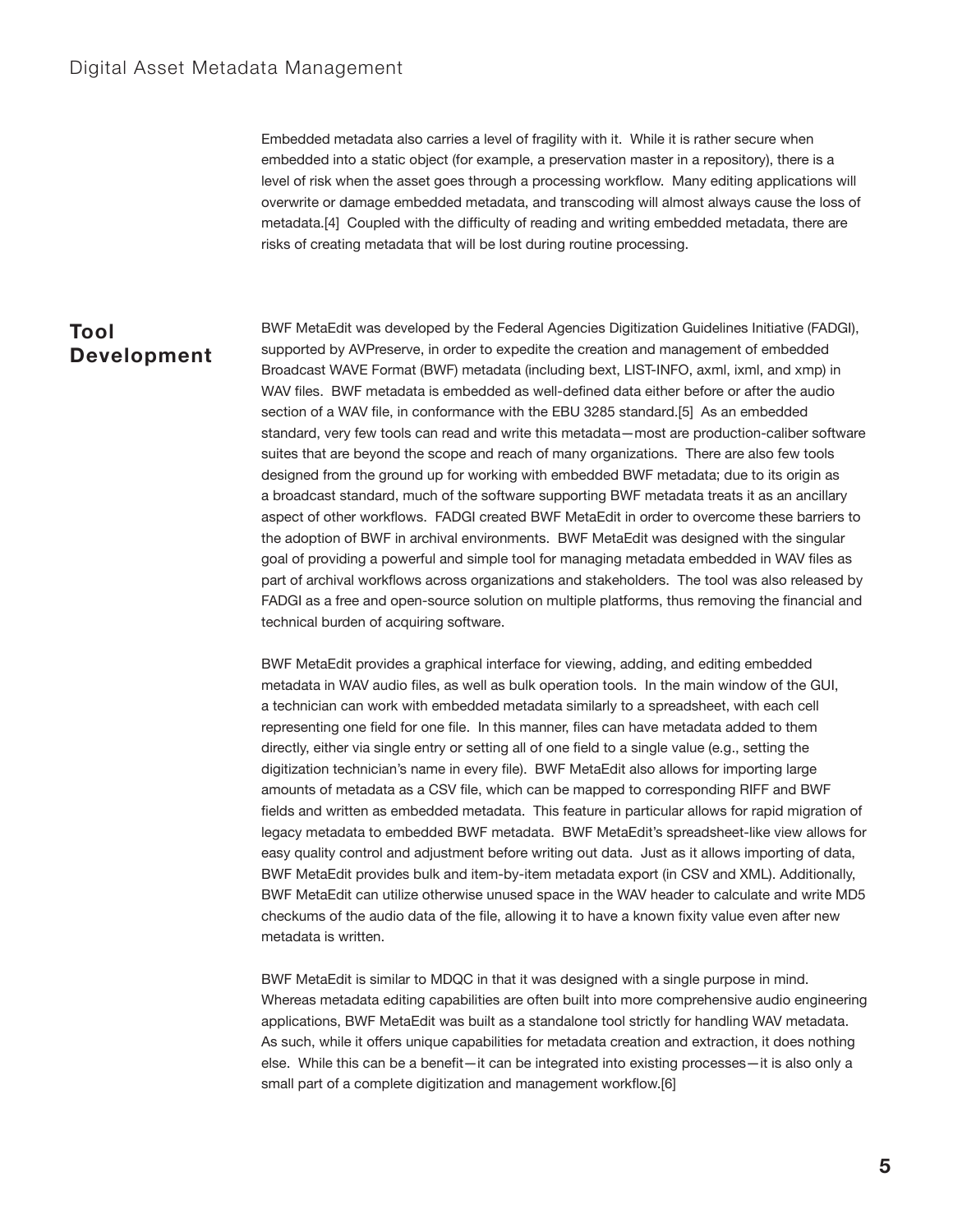#### **Embedding and Extracting Audio Metadata: THE SMITHSONIAN CENTER FOR FOLKLIFE AND CULTURAL HERITAGE Case Studies**

The Smithsonian Center for Folklife and Cultural Heritage (CFCH) oversees hundreds of thousands of digitized audio assets. These assets were previously described in Microsoft Access databases or SIRSI records, which were difficult to access outside of CFCH. The lack of centralized description also made it difficult to merge CFCH's catalog with the Smithsonian's Digital Asset Management System (DAMS), because the migration process would be unduly arduous. Furthermore, since assets were separate from their descriptive metadata, they were difficult to move around the Smithsonian Institution—unless accompanied by sidecar files, the assets had no meaningful context. *Background & Practices*

By using BWF MetaEdit's CSV import feature, the Ralph Rinzler Folklife Archives and Collections (RRFAC), a division of CFCH, quickly and effectively improved nearly 300,000 audio assets. Descriptive and technical metadata that were located in databases and spreadsheets were exported into comma-separated text documents and aligned with BWF metadata fields. These CSV documents were then imported into BWF MetaEdit, where the values were matched with their corresponding files and reviewed for accuracy. RRFAC was then able to embed the metadata into the audio files as a batch operation within BWF MetaEdit. Using this workflow, RRFAC was able to embed item-level BWF metadata into nearly 300,000 audio files in a matter of months, dramatically improving the quality and flexibility of their collections. *Selection & Implementation*

> The technicians at RRFAC also used BWF MetaEdit to expedite their digitization workflow. Much of the metadata for describing their audio assets is universal across the collection; for example, LIST-INFO tags IARL (archival location) and ICOP (copyright statement) are consistent for most incoming assets. Since these metadata fields are constant, RRFAC was able to use BWF MetaEdit's command line mode to create a reusable script for embedding these values. By using BWF MetaEdit to embed multiple metadata fields with a single key command, the digitization process was accelerated by reducing the number of fields requiring manual data entry to the specific fields that are unique to each asset.

One significant use of BWF metadata at the Smithsonian was the acceleration of asset migration. One obstacle to the migration of RRFAC assets into DAMS was keeping metadata and data together through the process. Given that the metadata existed in a mixture of databases and spreadsheets, this would have required considerable effort—metadata would have to be exported into a temporary sidecar format (which DAMS would have to recognize and parse), and digital assets would have to be monitored as they were ingested and married to their records. During the development of the ingest workflow for CFCH material, it was realized that DAMS could automatically extract embedded metadata from BWF files (as per the EBU 3285 specifications) and use it to generate its descriptive records. Thus, the migration process could be simplified. Instead of ingesting database records and assets separately, the DAMS could acquire much of its metadata directly from the asset itself. As the metadata would be embedded into the preservation master file, it removed the need for temporary sidecar records; in addition, it ensured metadata interoperability by adhering to an internationally accepted standard. This also improved the accessibility of audio assets, as new methods of searching could be applied across them (e.g., across keywords embedded in metadata).

Since the digital assets were being ingested into a preservation environment as master assets, there was no risk of the embedded metadata being inadvertently removed via transcoding or **6**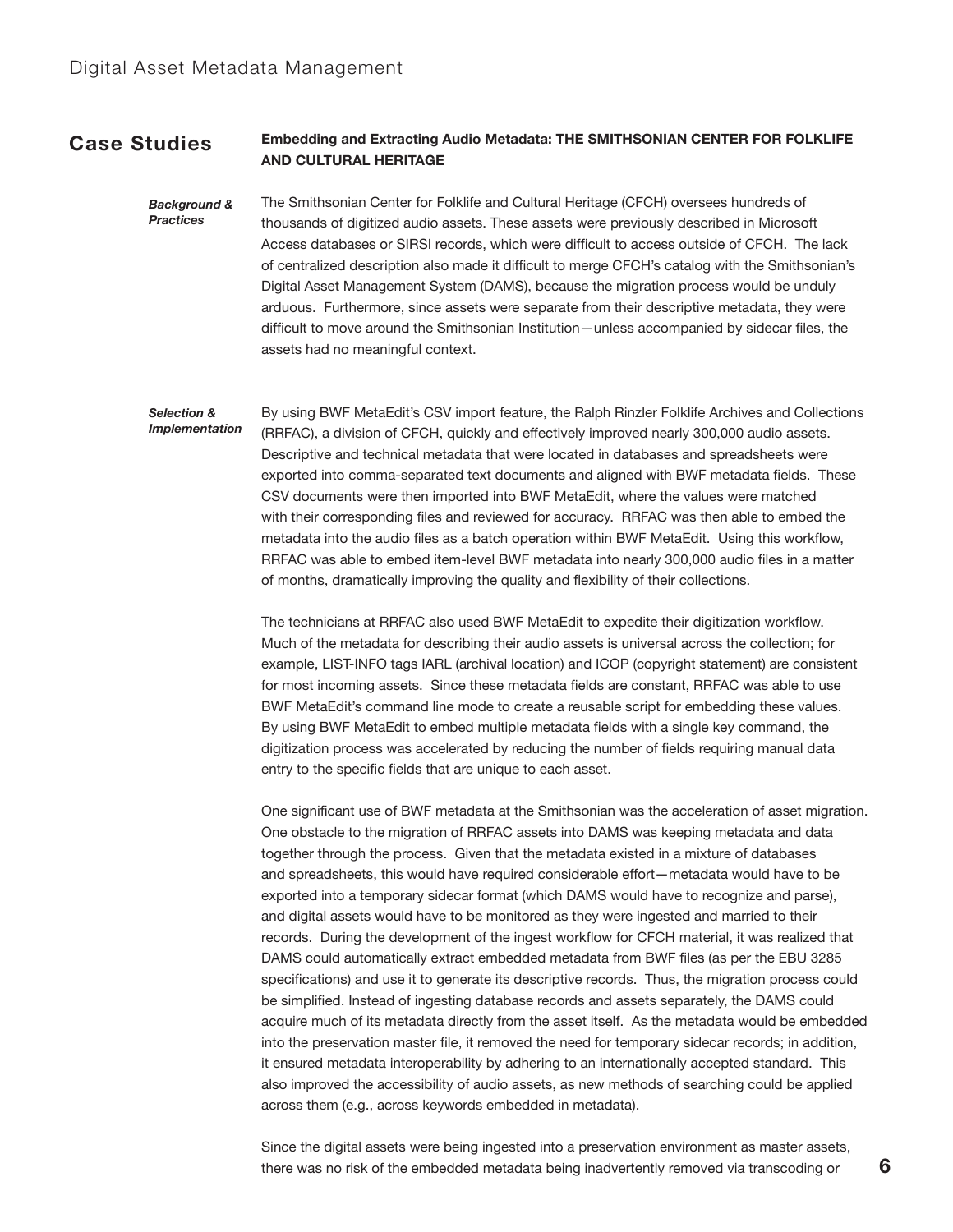audio editing software.

 Using BWF MetaEdit allowed CFCH to embed technical and descriptive metadata in their digitized audio assets. The benefits of embedding metadata in audio objects are many—by keeping metadata and asset joined in a single file, assets are more easily managed as they move through the greater Smithsonian organization. The smooth workflow established by the Smithsonian for CFCH-to-DAMS ingest would be arduous and time-consuming without the assistance of a tool such as BWF MetaEdit. *Benefits to the Organization*

### **Embedding Audio Metadata in Post-digitization Workflows: RECORDED SOUND SECTION, LIBRARY OF CONGRESS**

The Recorded Sound Section of the Motion Picture, Broadcast and Recorded Sound Division of the Library of Congress is responsible for the acquisition, care, management, description, and preservation of the vast majority of the audio holdings of the Library of Congress. Situated at the Packard Campus of the National Audiovisual Conservation Center (NAVCC) in Culpeper, Virginia, audio engineers in the Recording Laboratory (RL) work diligently to reformat (digitize) these sound recordings for preservation and access. The process of digitizing sound recordings at the Library of Congress is a highly technical activity requiring the expertise, equipment, and supplies necessary to handle every type of audio format from the earliest wax cylinders to the most recent digital bit stream. *Background & Practices*

> NAVCC is also home to a state-of-the-art technical infrastructure for digital storage and management, including an ever-growing layer of middleware preservation tools and appliances to support the services needed for long-term digital preservation, including checksum generation, fixity checks, preservation metadata management, and rule-driven automation, among many others. After engineers complete the digitization of a given recorded sound object at NAVCC, the newly created digital files make their way through a series of manual and automated steps into the preservation storage environment and/or onto spinning disk servers for immediate access.

> Between these two very complex processes—digitization for preservation and ingest into long-term digital storage—are a number of steps that relate to the composition of the digital file itself and to the documentation of various aspects of the file for access, administrative, and preservation purposes. One of these steps relates to the specific question of what humanreadable information is embedded into the file itself. Until recently, most archives and libraries that were creating digital sound recordings were not embedding consistent metadata in the headers of preservation sound files. However, the work of FADGI, as mentioned earlier in this paper, established a recognized set of guidelines for conforming to existing EBU standards for embedding metadata in audio files in the broadcast environment. The audio engineers at the Library of Congress now had a mandate and a desire to implement a new workflow into their current post-digitization processes: embedding metadata in the header of each WAV file created as a result of preservation reformatting.

#### *Selection & Implementation*

The development of BWF MetaEdit gave the audio engineers at NAVCC a chance to look at the header of a WAV file and edit it. They did not have a way to do so before. The Digital Audio Workstation being used at NAVCC was embedding some information in the header, but it was doing it in a way that was opaque to the engineers. While metadata may have been present, the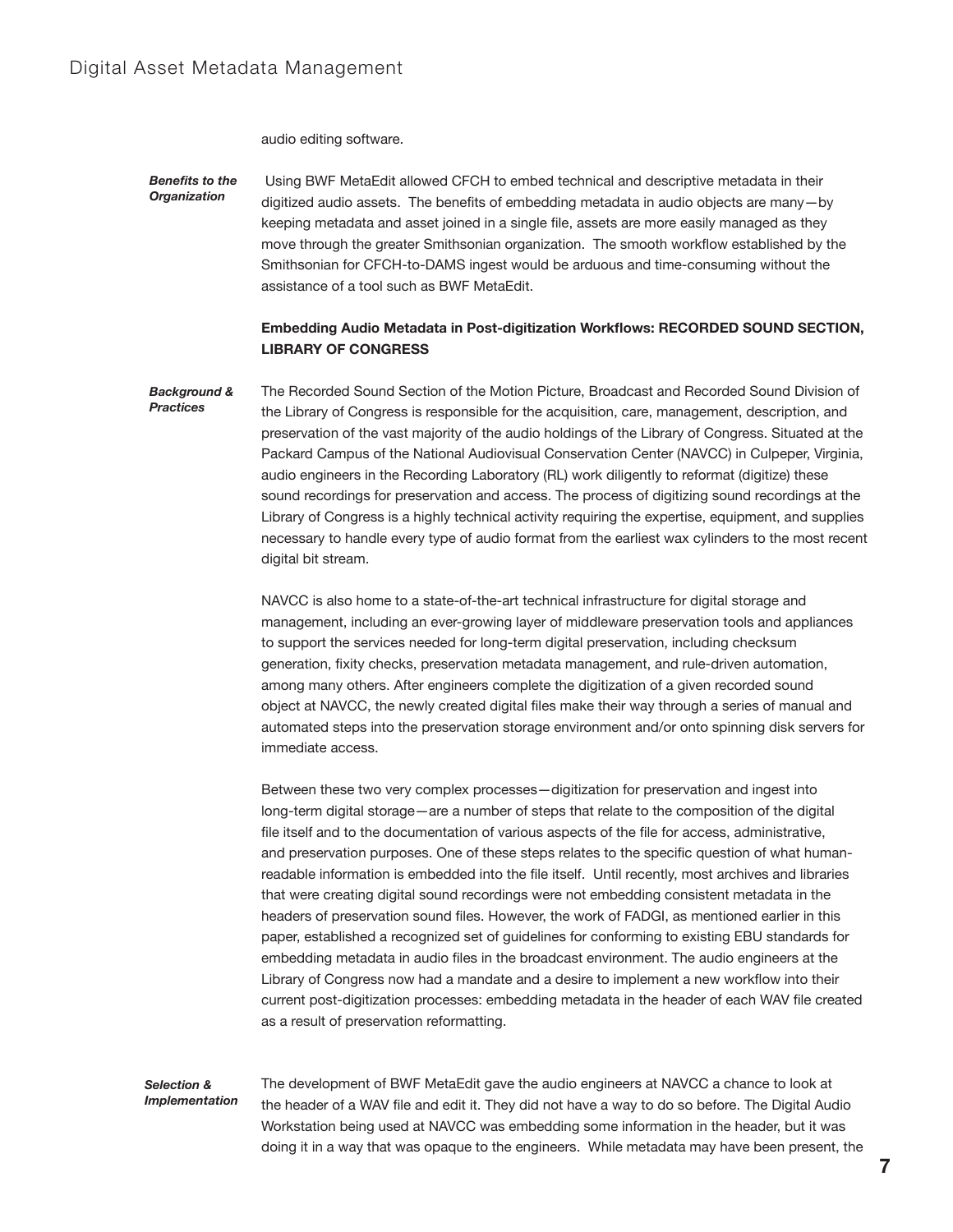lack of clear specifications and unclear provenance made it difficult for future use. They needed a way to determine what was being embedded in the file so they could make comparisons to the FADGI recommendations and determine what they needed to do to conform to the recommendations. Because BWF MetaEdit offered the ability to read the headers and to edit them, NAVCC audio engineers decided to implement the tool in their post-processing workflows.

Although the use of the tool at NAVCC is still evolving, currently audio engineers make use of a combination of batch and manual options for editing and inserting metadata into WAV files. After NAVCC audio engineers create a preservation master file, an additional piece of software is used to generate a derivative access file. Once the pair of files has been created, the engineer opens BWF MetaEdit and uses a customized CSV template to insert standard information into selected fields in the bext and INFO chunks of the headers of the two files. The template also triggers the generation of an md5 checksum for the bit stream of the audio file. This functionality is built into BWF MetaEdit and supports fixity checks on the audio stream to ensure files are not corrupted by the use of the tool. The engineer follows this step by inserting source-specific information about the given files, including unique control numbers for the original recording and information about the encoding history of the file. Once complete, the engineer saves the files through BWF MetaEdit and the files now contain the specified embedded metadata in the header.

As mentioned above, the files are now ready to be ingested into NAVCC's preservation storage environment.

#### *Benefits to the Organization*

Embedding metadata into files provides valuable data to digital preservation systems and workflows. In case of disaster, it allows for the positive identification of files and contents—if, for example, a filename were to be changed, the BWF metadata can be used to re-identify it; the information within the file remains unchanged and tools such as BWF MetaEdit can be used to recover that information as well as to create such information in the first place.

At NAVCC, BWF MetaEdit has allowed the audio engineers to have full control of what metadata is or is not included within the preservation audio files they are creating on a daily basis. The engineers can be certain that they are following international recommendations for audio preservation practices. Additionally, the use of BWF MetaEdit at NAVCC has generated new lines of communication and inspired audio engineers and cataloging staff to work together to determine the right balance for what descriptive and administrative information should be contained within a file.

## **Conclusions**

MDQC and BWF MetaEdit allowed these four organizations to accelerate their digitization workflows and to effectively manage existing assets. By automating technical quality control and asset augmentation, they allowed these organizations to focus their time and labor on more fruitful tasks. With MDQC, technicians can focus on processing and ingest instead of technical standards, and interns/volunteers can be trained on more valuable tasks than the rote checking of technical metadata. Meanwhile, BWF MetaEdit allows for the creation of embedded metadata in preservation audio files, which can have a tremendous impact in effectively managing assets. Additionally, by expediting the previously slow process of quality control and metadata creation, assets can move quickly through production workflows. The continued development of tools such as MDQC and BWF MetaEdit will increase digitization throughput and productivity.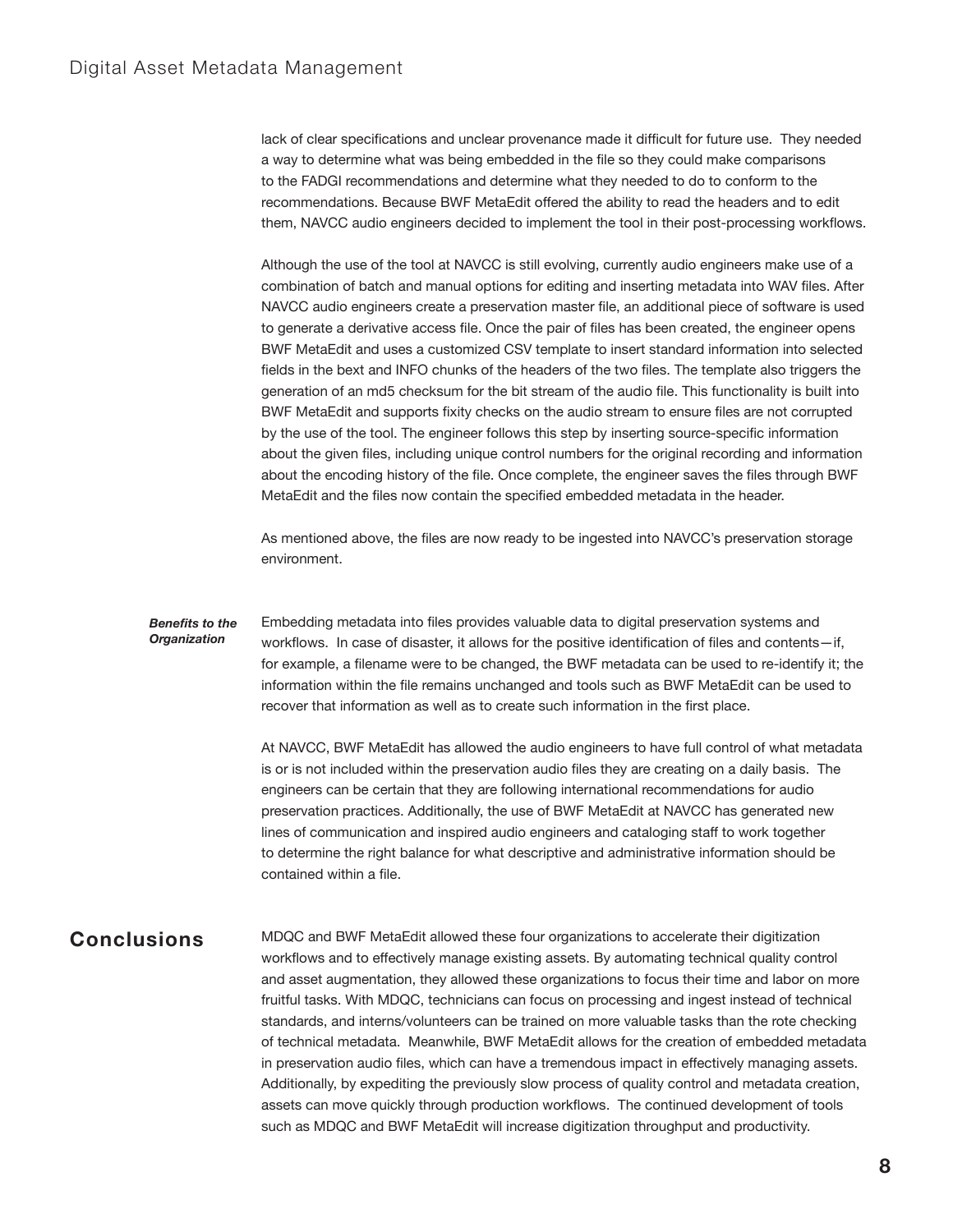The most surprising and exciting development from these implementations was how dramatically they could affect an organization. By automating tedious and time-intensive tasks, they opened the door to new services and simultaneously expedited existing ones. The AMNH was able to use MDQC to offer new research services by applying it to patron-generated assets, thus creating a new source of materials for their digital archive. BWF MetaEdit allowed the CFCH to migrate their assets into the emerging Smithsonian DAMS, which greatly improves access without dramatically increasing labor. These successes showcase how software appliances help relieve the burden of managing high volumes of digital assets. Verifying and enhancing batches of received or created content now require minimal additional work by the archivist and can be done easily as part of a daily workflow.

**Acknowledgements**

The authors would like to thank Anna Rybakov and Jennifer Cwiok of the AMNH Digital Lab and Miwa Yokoyama of the Carnegie Hall Archives for their use, feedback, and patience in beta testing MDQC, as well as Dan Charette, formerly of the Center for Folklife and Cultural Heritage, Smithsonian Institution, and Brad McCoy of the Library of Congress for their input and correspondence regarding the BWF MetaEdit case studies. We also thank Phil Harvey, Jerome Martinez, and FADGI for developing and supporting Exiftool, MediaInfo, and BWF MetaEdit respectively.

| <b>Useful</b><br><b>Resources</b> | Tools covered:<br>MDQC - http://www.avpreserve.com/avpsresources/tools/<br>BWF MetaEdit - http://bwfmetaedit.sourceforge.net/ |
|-----------------------------------|-------------------------------------------------------------------------------------------------------------------------------|
|                                   | $\cdots$                                                                                                                      |

Tools used by MDQC: ExifTool - <http://www.sno.phy.queensu.ca/~phil/exiftool/> MediaInfo - <http://mediaarea.net/en/MediaInfo>

Resources on BWF Metadata:

Guidelines for Federal Agency Use of Broadcast WAVE Files - [http://www.digitizationguidelines.](http://www.digitizationguidelines.gov/audio-visual/documents/Embed_Guideline_20120423.pdf) [gov/audio-visual/documents/Embed\\_Guideline\\_20120423.pdf](http://www.digitizationguidelines.gov/audio-visual/documents/Embed_Guideline_20120423.pdf) <http://www.digitizationguidelines.gov/guidelines/digitize-embedding.html> "Embedded Metadata In WAVE Files: A Look Inside Issues and Tools" - [http://www.avpreserve.](http://www.avpreserve.com/wp-content/uploads/2014/04/EmbeddedMetadata.pdf/) [com/wp-content/uploads/2014/04/EmbeddedMetadata.pdf/](http://www.avpreserve.com/wp-content/uploads/2014/04/EmbeddedMetadata.pdf/)

- [1] See Appendix A for a walkthrough of how to use MDQC.
- [2] See Appendix A for more information about how to use MDQC.

| [3] International Association of Sound and Audiovisual Archives. Guidelines on the    |
|---------------------------------------------------------------------------------------|
| Production and Preservation of Digital Audio Objects (IASA TC-04). London: IASA, 2009 |

- [4] Association of Recorded Sound Collections. "A Study of Embedded Metadata Support in Audio Recording Software: Summary of Findings and Conclusions." ARSC: 2011. Accessed 2014-05-08 at [http://www.arsc-audio.org/pdf/ARSC\\_TC\\_MD\\_Study.pdf.](http://www.arsc-audio.org/pdf/ARSC_TC_MD_Study.pdf)
- [5] European Broadcasting Union. EBU-TECH 3285: Specification of the Broadcast Wave Format. Geneva: EBU, 2011
- [6] See Appendix B for a walkthrough of how to use BWF MetaEdit. **9**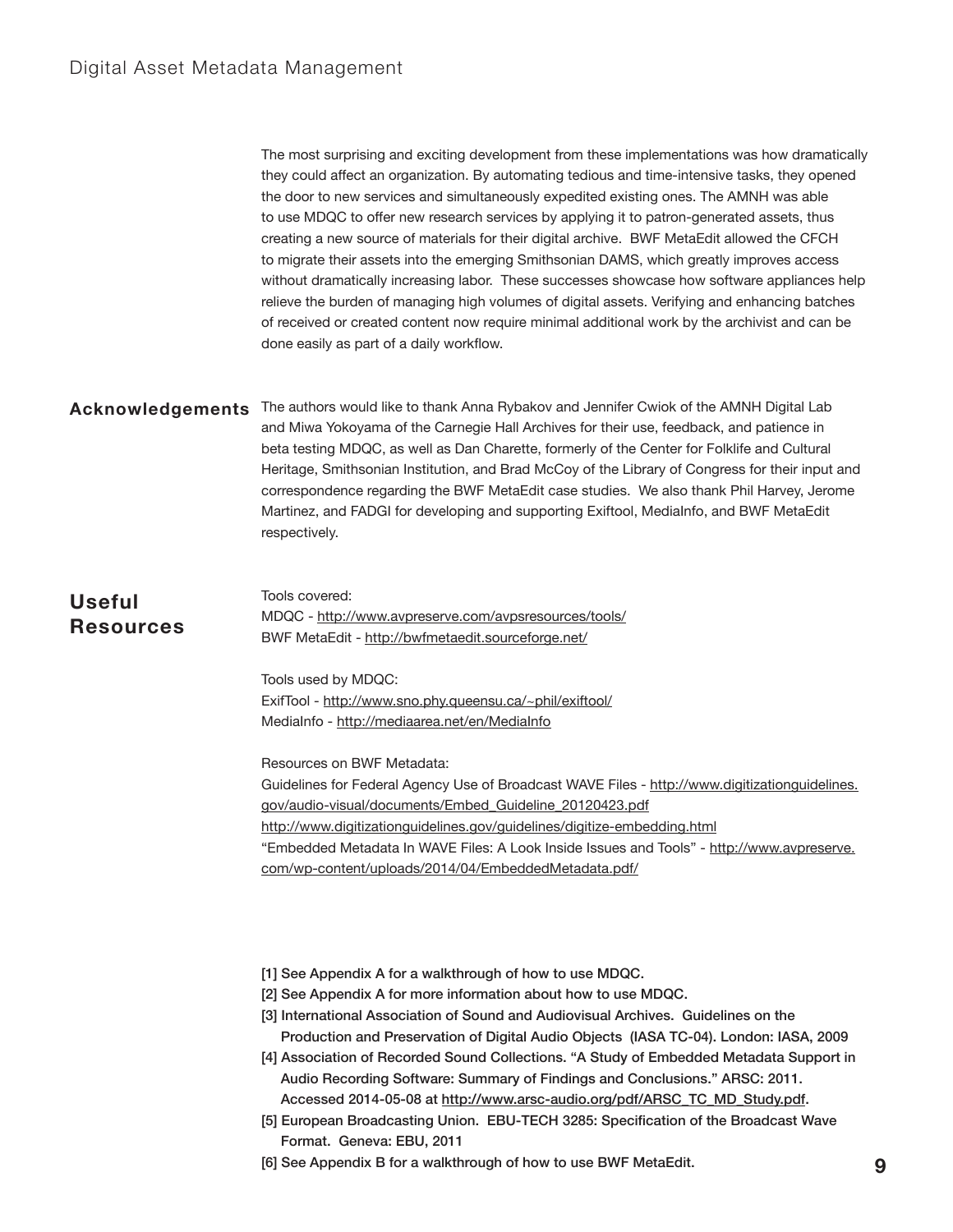# **Appendix A:**

1. Upon starting MDQC, the main window will appear. Here, it asks to set a reference file, **MDQC Walkthrough** metadata rules, a base directory, and file filters. The process begins with selecting a file to serve as a basis for building your metadata rules—typically, this will be a file that is known to meet quality standards.

| Reference File:    | ologia/g0449299.png | $\cdots$ | <b>Metadata Rules</b> |
|--------------------|---------------------|----------|-----------------------|
| Directory to Scan: |                     | 1.11     | <b>Scan Rules</b>     |
|                    |                     |          | <b>Begin Test</b>     |

2. Once a file is selected, the next step is opening the Metadata Rules window. By default, Exiftool is selected as the metadata extraction tool to scan files (this can be changed under the Tools menu). MDQC will take each metadata field from Exiftool and present it for building your QC rules. In the center column, value operators are selected from a list—for example, a rule can be set that a value must be present, or that an element is the same as a certain value. These operators allow for powerful comparisons of digital asset metadata, such as verifying formats (by comparing the MIME type) and or ensuring that digitized image DPI meets recommended standards.

In this sample, every file in the collection should be at least 50 kilobytes and at most 100 kilobytes, of file type PNG, and larger than 100 pixels high. Note that the + button on the right allows for duplication of rules, allowing the setting of multiple constraints.

|                         | <b>Set Rules</b> |                      |           |  |
|-------------------------|------------------|----------------------|-----------|--|
| <b>File Permissions</b> | [Ignore Tag]     | $\div$   rwxr-xr-x   | $+$       |  |
| <b>File Size</b>        | Is At Least      | $\frac{1}{x}$ 50000  | $\ddot{}$ |  |
| <b>File Size</b>        | Is At Most       | $\frac{1}{r}$ 100000 | $+$       |  |
| <b>File Type</b>        | ls               | $\div$ PNG           | $+$       |  |
| Filter                  | [Ignore Tag]     | # Adaptive           | $+$       |  |
| Gamma                   | [Ignore Tag]     | $\frac{1}{7}$ 2.2    | $+$       |  |
| Green X                 | [Ignore Tag]     | ${}_{+}^{+}$ 0.3     | $\ddot{}$ |  |
| Green Y                 | [Ignore Tag]     | ${}_{+}^{\circ}$ 0.6 | $\ddot{}$ |  |
| Image Height            | Is Greater Than  | $\frac{1}{7}$ 100    | $+$       |  |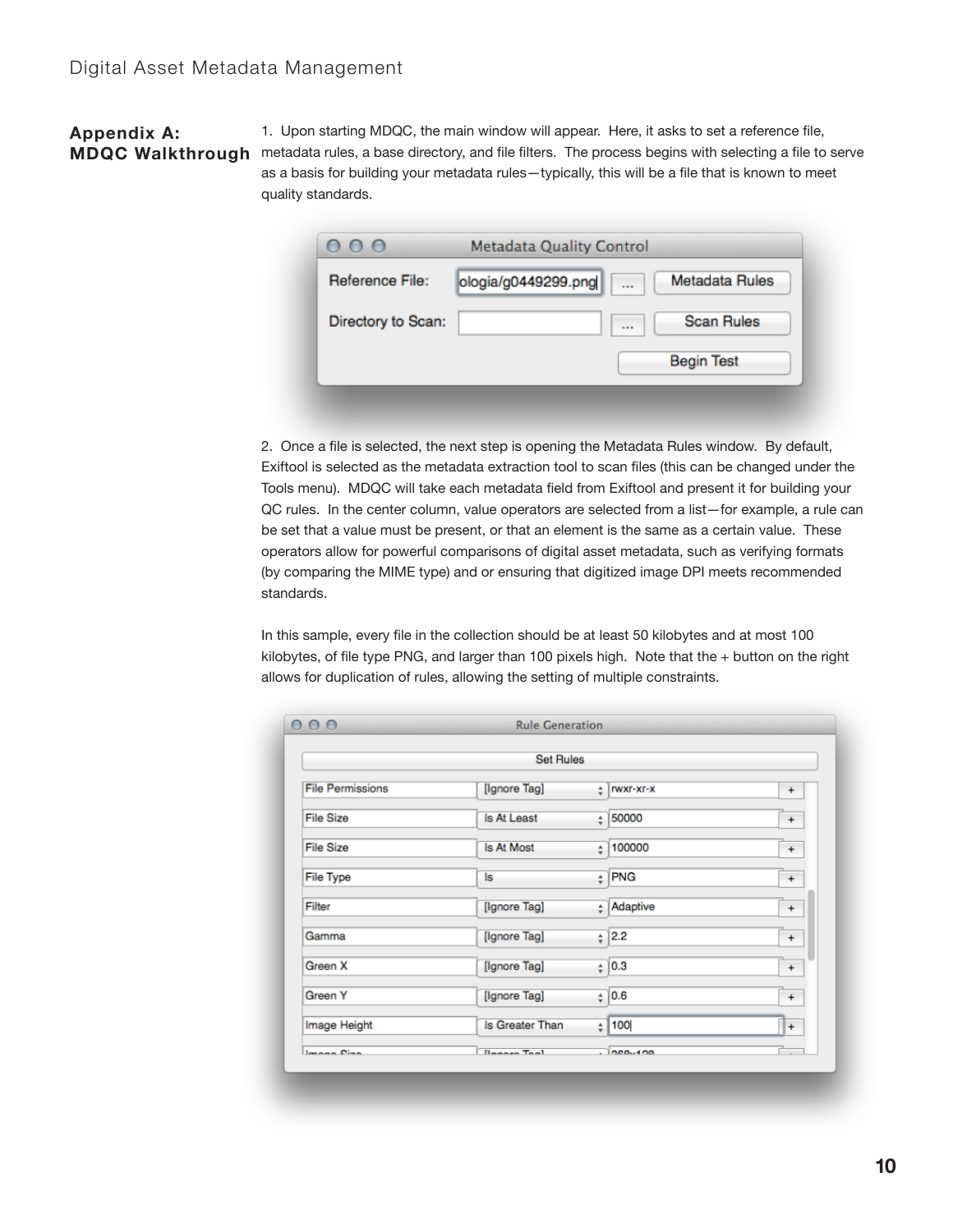3. Following this, MDQC will need a base directory to scan. MDQC will test every file in this directory, along with every file in every subdirectory, against the metadata rules set in Step 2. This is not always desirable—for example, a collection may contain mixed asset types, and it does not make sense to test text documents for image width. This is solved by Scan Rules, which set filters that filenames and file paths must meet in order to be tested by MDQC. In this sample, the filter is set to only test files with the extension png, in directories containing 2014.

|                           | <b>Set Rules</b>   |     |
|---------------------------|--------------------|-----|
| <b>Directory Contains</b> | $\frac{1}{7}$ 2014 | $+$ |
| <b>Filename Ends With</b> | png<br>÷           | 4   |

4. Often, it is helpful to save a rules set and scan rules to reuse—for example, if a complex rules set is highly detailed, or in order to create a toolbox of rules sets to use for different formats. Under File -> Save Template, templates can be saved for later use; they are loaded again via File -> Load Template.

5. Once the metadata rules and scanning rules are in place, it is time to scan by selecting Begin Test. This initiates the discovery of files meeting the rules set in Scan Rules, which are then processed by Exiftool or MediaInfo. The metadata is then compared against the rules set in Metadata Rules, and if it meets the constraints set there, the file passes. If it does not—in the sample, some files were too small—MDQC will report the filename, element in question, the value from the file, and the constraint it did not meet. The output is written to a report file (a CSV containing the rules and the result of each file scanned) as well as to the report window, allowing for later analysis.

| /Users/alexanderduryee/articles/2014-nea/Alta tecnologia/g0443209.png: PASSED<br>/Users/alexanderduryee/articles/2014-nea/Alta tecnologia/g0443217.png: PASSED<br>/Users/alexanderduryee/articles/2014-nea/Alta tecnologia/g0447819.png: PASSED<br>/Users/alexanderduryee/articles/2014-nea/Alta tecnologia/g0447820.png: PASSED<br>/Users/alexanderduryee/articles/2014-nea/Alta tecnologia/g0447821.png: FAILED at File Size (48586 is not at least 50000)<br>/Users/alexanderduryee/articles/2014-nea/Alta tecnologia/g0447821.png: FAILED at Image Height (90 is not greater than 100)<br>/Users/alexanderduryee/articles/2014-nea/Alta tecnologia/g0447823.png: FAILED at File Size (124619 is not at most 100000)<br>/Users/alexanderduryee/articles/2014-nea/Alta tecnologia/g0447825.png: PASSED<br>/Users/alexanderduryee/articles/2014-nea/Alta tecnologia/g0447826.png: PASSED<br>/Users/alexanderduryee/articles/2014-nea/Alta tecnologia/g0447830.png: PASSED<br>/Users/alexanderduryee/articles/2014-nea/Alta tecnologia/g0447838.png: PASSED<br>/Users/alexanderduryee/articles/2014-nea/Alta tecnologia/g0447841.png: FAILED at File Size (365707 is not at most 100000)<br>/Users/alexanderduryee/articles/2014-nea/Alta tecnologia/g0447842.png: FAILED at File Size (246351 is not at most 100000)<br>/Users/alexanderduryee/articles/2014-nea/Alta tecnologia/g0447848.png: FAILED at File Size (35861 is not at least 50000)<br>/Users/alexanderduryee/articles/2014-nea/Alta tecnologia/g0447848.png: FAILED at Image Height (82 is not greater than 100)<br>/Users/alexanderduryee/articles/2014-nea/Alta tecnologia/g0447863.png: PASSED<br>/Users/alexanderduryee/articles/2014-nea/Alta tecnologia/00447876.png: PASSED |  |
|---------------------------------------------------------------------------------------------------------------------------------------------------------------------------------------------------------------------------------------------------------------------------------------------------------------------------------------------------------------------------------------------------------------------------------------------------------------------------------------------------------------------------------------------------------------------------------------------------------------------------------------------------------------------------------------------------------------------------------------------------------------------------------------------------------------------------------------------------------------------------------------------------------------------------------------------------------------------------------------------------------------------------------------------------------------------------------------------------------------------------------------------------------------------------------------------------------------------------------------------------------------------------------------------------------------------------------------------------------------------------------------------------------------------------------------------------------------------------------------------------------------------------------------------------------------------------------------------------------------------------------------------------------------------------------------------------------------------------------------------------|--|
| Exit                                                                                                                                                                                                                                                                                                                                                                                                                                                                                                                                                                                                                                                                                                                                                                                                                                                                                                                                                                                                                                                                                                                                                                                                                                                                                                                                                                                                                                                                                                                                                                                                                                                                                                                                              |  |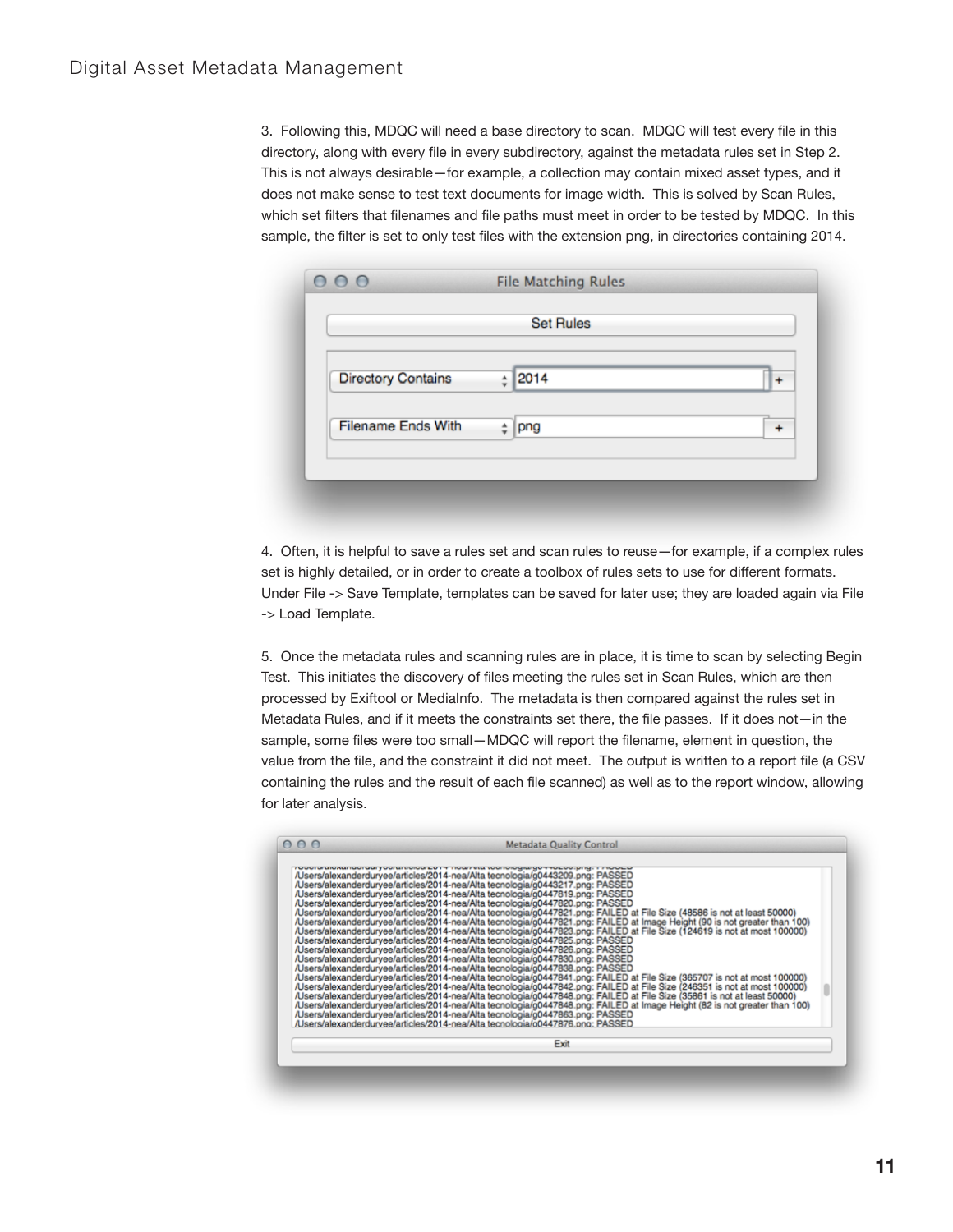## **Appendix B: BWF MetaEdit Walkthrough**

1. Starting BWF MetaEdit opens a blank window. From here, you can open a single file via File -> Open File(s), or load in an entire directory of WAV files via File -> Open Directory. In this screenshot, there are four sample WAV files. Note that BWF MetaEdit separates metadata into Tech and Core windows. Tech metadata encompasses information such as file size, bit and sample rates, duration, and MD5 checksums (most of this is metadata that you should not change, and BWF MetaEdit, therfore, does not all you to change the majority of this metadata). Core metadata includes more descriptive metadata, such as freetext descriptions, information on the origination of the asset, and provenance documentation about the digitization of the asset.

| File<br>View<br>Import<br>Export<br>Options<br>Help |  |                                                   |                    |            |                     |               |  |  |
|-----------------------------------------------------|--|---------------------------------------------------|--------------------|------------|---------------------|---------------|--|--|
|                                                     |  | FileName                                          | <b>Description</b> | Originator | OriginatorReference | OriginationDa |  |  |
|                                                     |  | 1 audiocheck.net sweep 100Hz 1000Hz -3dBFS 3s.wav |                    |            |                     |               |  |  |
|                                                     |  | 2 audiocheck.net sweep 10Hz 100Hz -3dBFS 3s.wav   |                    |            |                     |               |  |  |
| Save                                                |  | 3 audiocheck.net_sweep_200Hz_2000Hz_-2dBFS_7s.wav |                    |            |                     |               |  |  |
|                                                     |  | 4 audiocheck.net_sweep_2Hz_2000Hz_-4dBFS_10s.wav  |                    |            |                     |               |  |  |
| Tech                                                |  |                                                   |                    |            |                     |               |  |  |
| Core                                                |  |                                                   |                    |            |                     |               |  |  |
|                                                     |  |                                                   |                    |            |                     |               |  |  |

2. BWF MetaEdit automatically extracts embedded metadata from WAV files and displays it in a table format. By exploring the interface, you can easily see which fields are populated and what metadata they contain. Hovering over a field brings up a tooltip providing information on the field, along with standards and recommendations for its value. If you wish to edit a single field in a file, double-clicking the field will bring up a window for editing that field. In the sample, the description of the first file in the list is being edited.

Note that BWF MetaEdit does not write any information to a file until the Save button on the main window is pressed. Until then, changes can be made without altering the WAV file.

| $\overline{\mathbf{X}}$<br><b>Mail</b> Description |
|----------------------------------------------------|
| This is a sample file created for a walkthrough.   |
|                                                    |
|                                                    |
|                                                    |
|                                                    |
|                                                    |
|                                                    |
| Import file<br>Export file<br>Cancel<br>OK         |